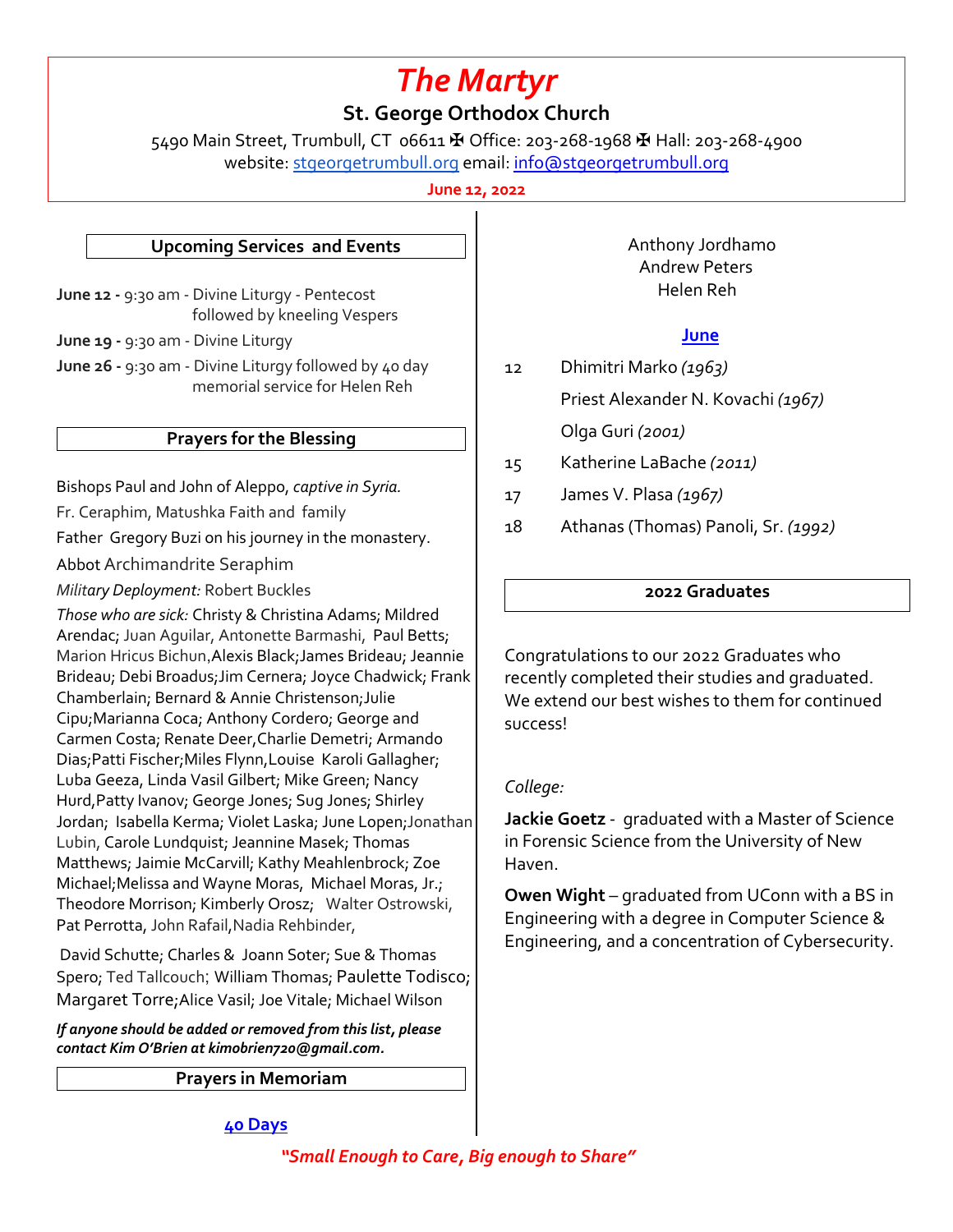#### **Youth Rally**

The Diocese of New England recently announced the opening of registration for Youth Rally 2022.

Do you desire to connect with Orthodox youth, have questions about living our ancient faith in a modern world, or just plain love the outdoors? If you are an Orthodox youth between the ages of 9 and 17 sign up for Youth Rally 2020! Held in beautiful Contoocook, NH, this is a chance to make friends and memories for a lifetime! All the information for registration can be found at: www.dneyouthrally.com. The are also flyers at the candle desk.

### **Teuta Luncheon**

The return of Teuta luncheon Sunday June 26, 12-3 PM at Ralph and Rich's. Sunday Sauce includes antipasto, pasta course, entree and assortment of cookies and pastries all served family style. \$40 includes tax and tip. Beverages are separate.

To make your reservation send a check for \$40 to Teuta at St George by June 8 and contact

Diane Cryan, 203-520-2811, cryandb@aol.com or

Sharon Buzi, 203-414-7738, Sharcare1011@aol.com

We will be seated in a separate room.

Some carpooling will be available from church.

Please pass the word to anyone who might be interested and may not see this.

We are preparing our annual Fathers's Day Commemorations. Father's Day is Sunday, June 19th

Please submit your donation and names of your father, stepfather, sons, stepsons, husbands, brothers, stepbrothers, great grandfather, great grandsons, grandfathers, grandsons, great-uncles, uncles, nephews, godfathers, and all those who were "fathers" to us in our time of need. Clearly indicate whether they are living or deceased.

Please submit your names to Louise Gallagher by Saturday, June 18th at 3PM - she needs time to prepare a prayer list for use during Divine Liturgy on Sunday. Louise can be reached by email: jlgall103@aol.com, or by phone @ 203-268-3803.

The names will be remembered in prayer during the Divine Liturgy on Father's Day, June 19th.

All donations will be used for the beautification of the Church.

#### **June Charity Tray**

This month's charity is again dedicated to **Trumbull Helps.** https://trumbullhelps.org



*Our goal is to make a difference by providing meals at the Bridgeport Rescue Mission, supporting the Trumbull Food Pantry, and coming together as a community to help others.*

**Father's Day Commemorations**